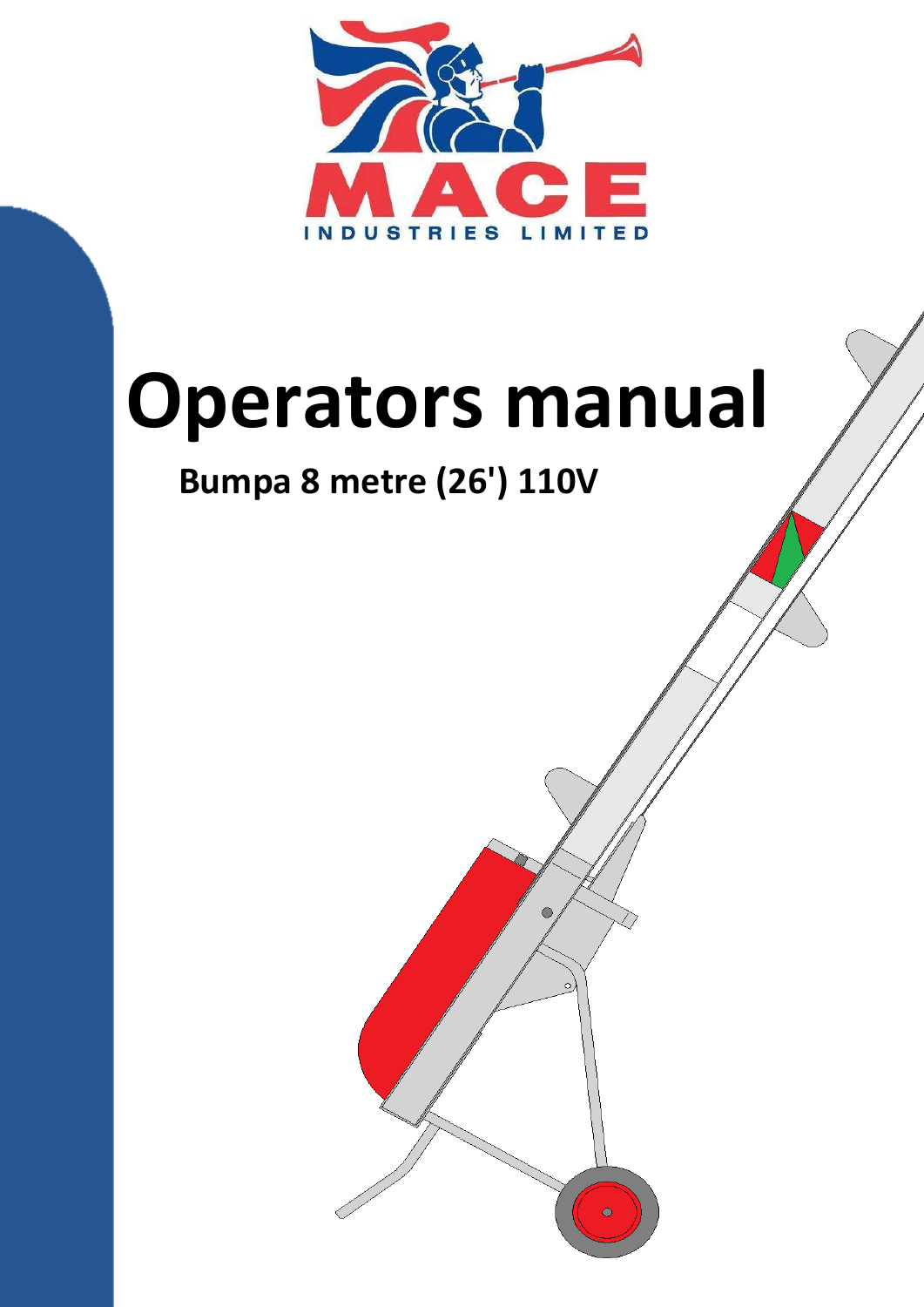## **SAFETY RULES**

### Mk3 Bumpa Conveyor



## **Danger**

#### **Failure to obey the instructions and safety rules in this manual will result in death or serious injury.**

Do Not Operate Unless:

You learn and practice the principles of safe machine operation contained in this operator's manual.

**1 Avoid hazardous situations.**

**Know and understand the safety rules before going on to the next section.**

- 2 Always perform a pre-operation inspection.
- 3 Always perform function tests prior to use.

4 Inspect the workplace.

5 Only use the machine as it was intended.

You read, understand and obey: Manufacturer's instructions and safety rules—safety and operator's manuals and machine decals employer's safety rules and worksite regulations applicable governmental regulations.

You are properly trained to safely operate the machine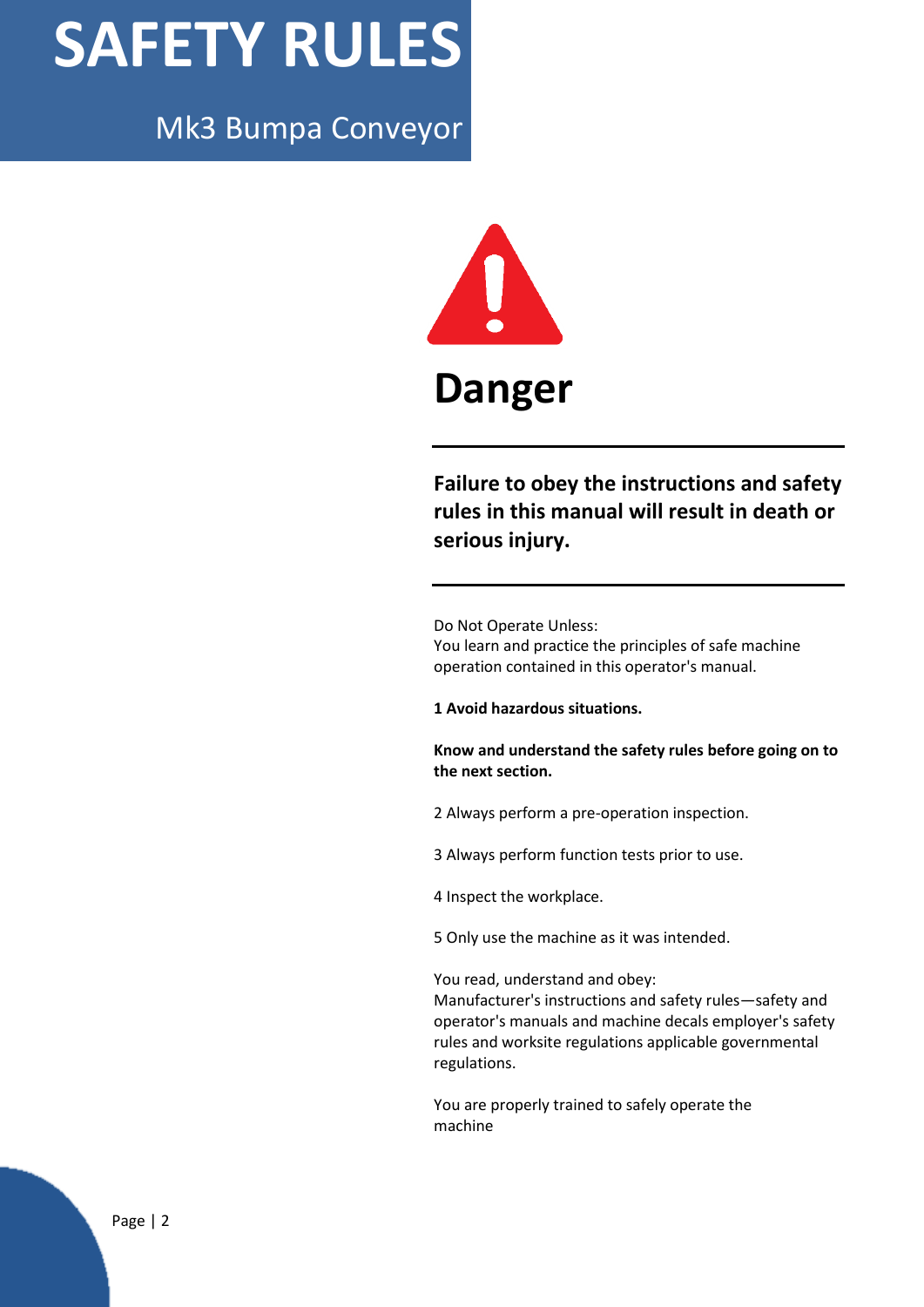#### **Electrocution Hazards**

This machine is not electrically insulated and will not provide protection from contact with or proximity to electrical current.



Maintain safe distances from electrical power lines and apparatus in accordance with applicable governmental regulations and the following chart:

#### **Voltage Minimum Safe Phase to Phase Approach Distance**

| Voltage        | Feet    | Metres  |
|----------------|---------|---------|
| $0$ to 300V    | Avoid   | Avoid   |
|                | Contact | contact |
| 300V to 50KV   | 10      | 3.05    |
| 50KV to 200KV  | 15      | 4.60    |
| 200KV to 350KV | 20      | 6.10    |
| 350KV to 500KV | 25      | 7.62    |

Allow for machine movement, electrical line sway or sag and beware of strong or gusty winds.

Keep away from the machine if it contacts energized power lines. Personnel must not operate or move the machine until energized power lines are shut off.

Do not operate the machine during lightning or storms.

Do not use the machine as a ground for welding.

Ensure safe routing of power cable to minimise risk of electrocution.

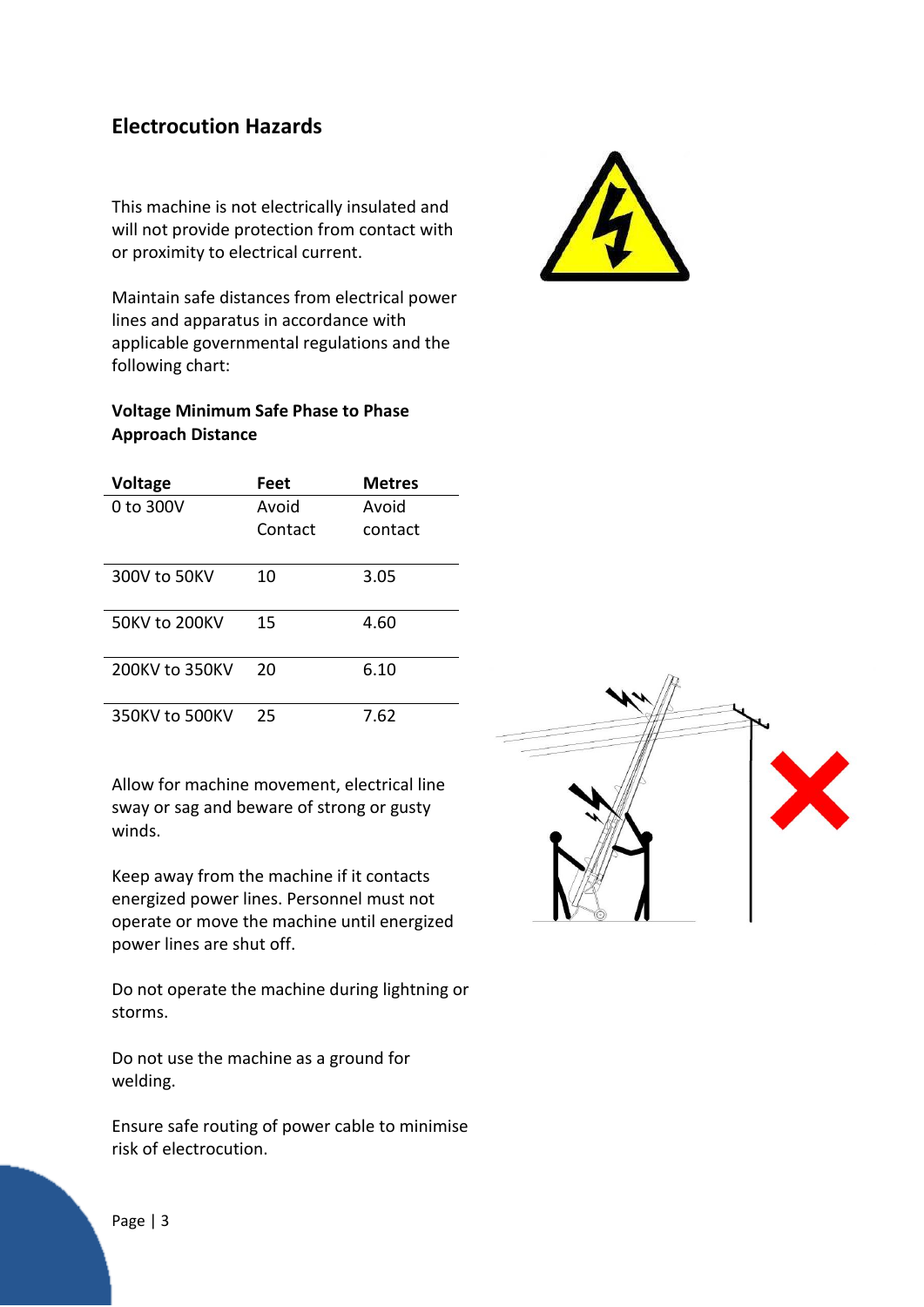#### **Setup Hazards**

Check work area for overhead obstructions or other possible hazards.

Do not use when under the influence of alcohol or drugs.

Ensure machine is securely fastened at the top and brakes are on before use.

Do not alter or disable machine components that in any way affect safety and stability.

Do not replace items critical to machine stability with items of different weight or specification.

Be aware of ground surface prior to installation.

Do not place ladders or scaffolds against any part of this machine.

Do not use the machine on a moving or mobile surface or vehicle.

Ensure all tyres are in good condition and cotter pins are properly installed.

Do not ride on machine.

Do not alter or disable limit switches or remote handset.

Do not operate the machine in strong or gusty winds.

When erecting the machine, ensure shackles and/or ties are secure.

#### **Fall Hazards**

Always erect a safety barrier to prevent access through underside of machine. Failure to do so could result in serious injury.



Do not lean over discharge head of machine whilst loading/ unloading.

Ensure loading guides are set central to load and machine frame.

Do not ride on machine.

Keep the loading platform/ scaffold free from debris.

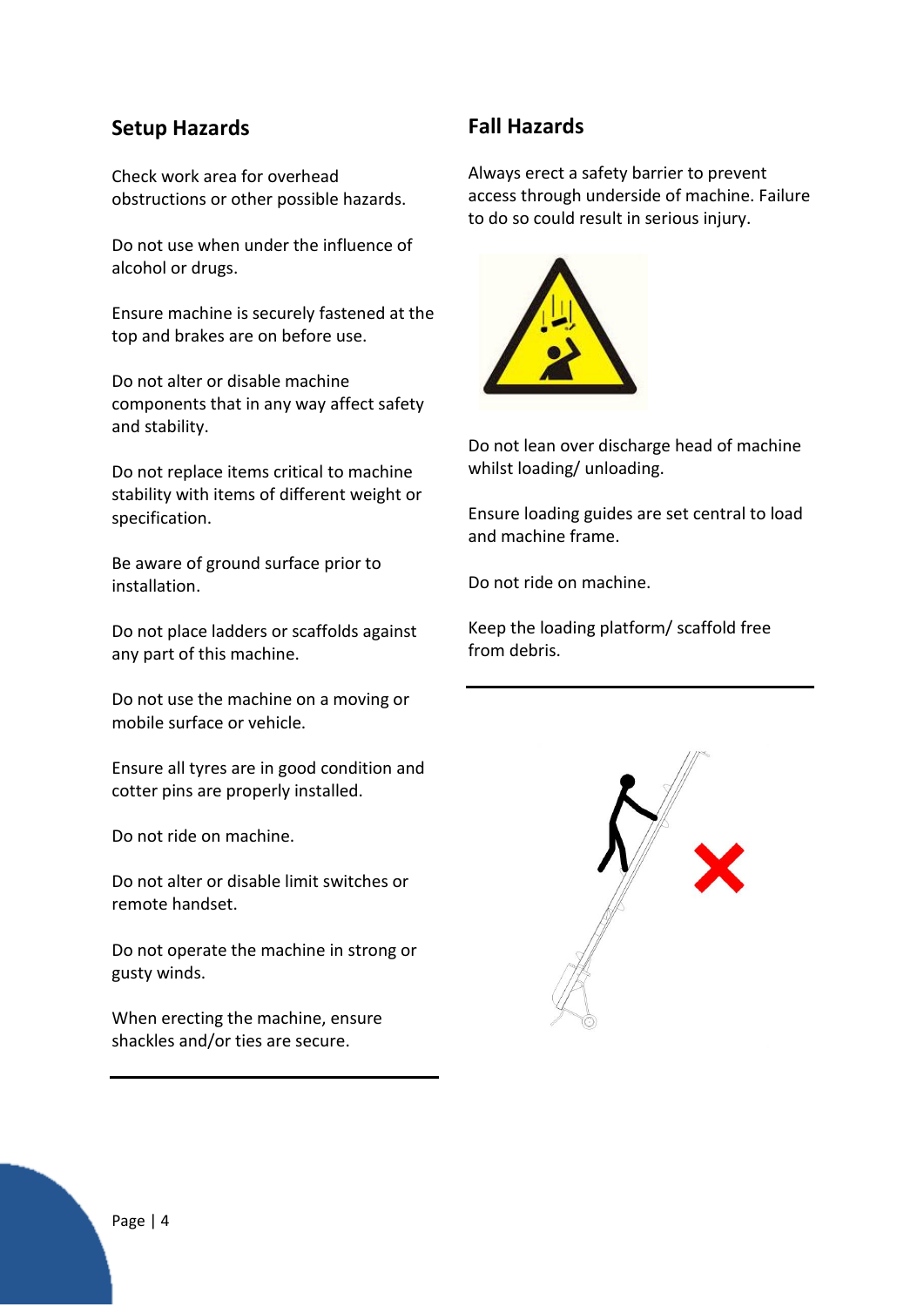#### **Component Damage Hazards**

When using a generator, ensure it is fitted with a voltage regulator before use.

Do not over load the machine **175lb MAX** belt load.

Do not over load individual carriers **44lb MAX** per carrier.

Do not use machine as a ground for welding.

#### **Damaged Machine Hazards**

Do not use a damaged or malfunctioning machine.

Conduct a thorough pre-operation inspection of the machine and test all functions before each work shift. Immediately tag and remove from service a damaged or malfunctioning machine.

Be sure all maintenance has been performed as specified in this manual and the appropriate Mace Industries service manual.

Be sure all decals are in place and legible.

#### **Explosion and Fire Hazards**

Do not operate the machine in hazardous locations or locations where potentially flammable or explosive gases or particles may be present.

#### **Bodily Injury Hazard**

Use common sense and planning when installing and operating the machine.

Keep hands and limbs away from moving belt.

Always wear correct PPE.

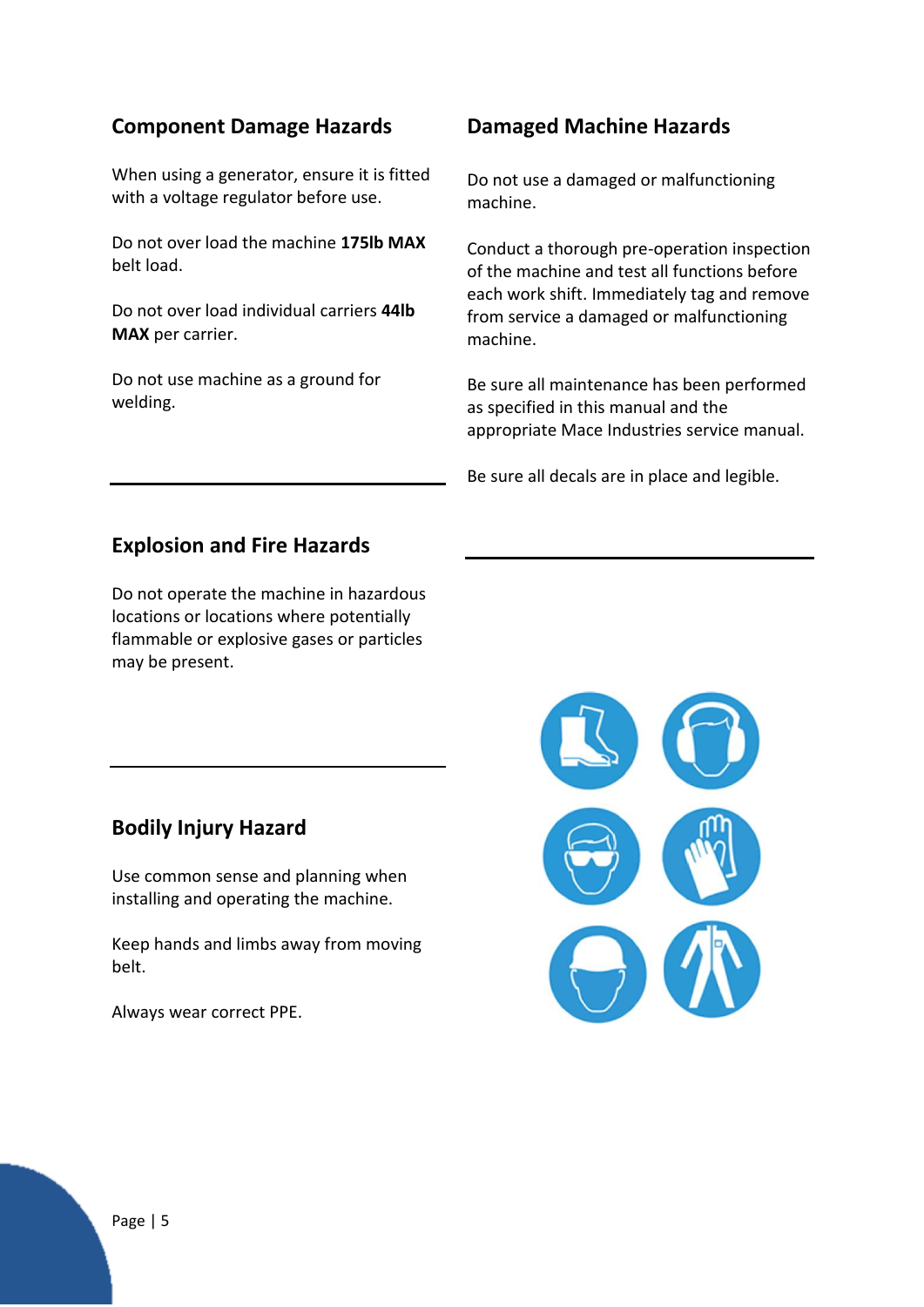**Legend** 



- **1. Bogey**
- **2. Controls**
- **3. Stop gate**
- **4. Loading guides**
- **5. Wheel**
- **6. Power socket**
- **7. Bottom belt guide**
- **8. Prop**
- **9. Angle indicator**
- **10. Belt carrier**
- **11. Machine trestle**
- **12. Hinge**
- **13. Main Belt**
- **14. Scaffold stand**
- **15. Belt adjustment**
- **16. Top belt guide**
- **17. Adjuster head**
- **18. Chute**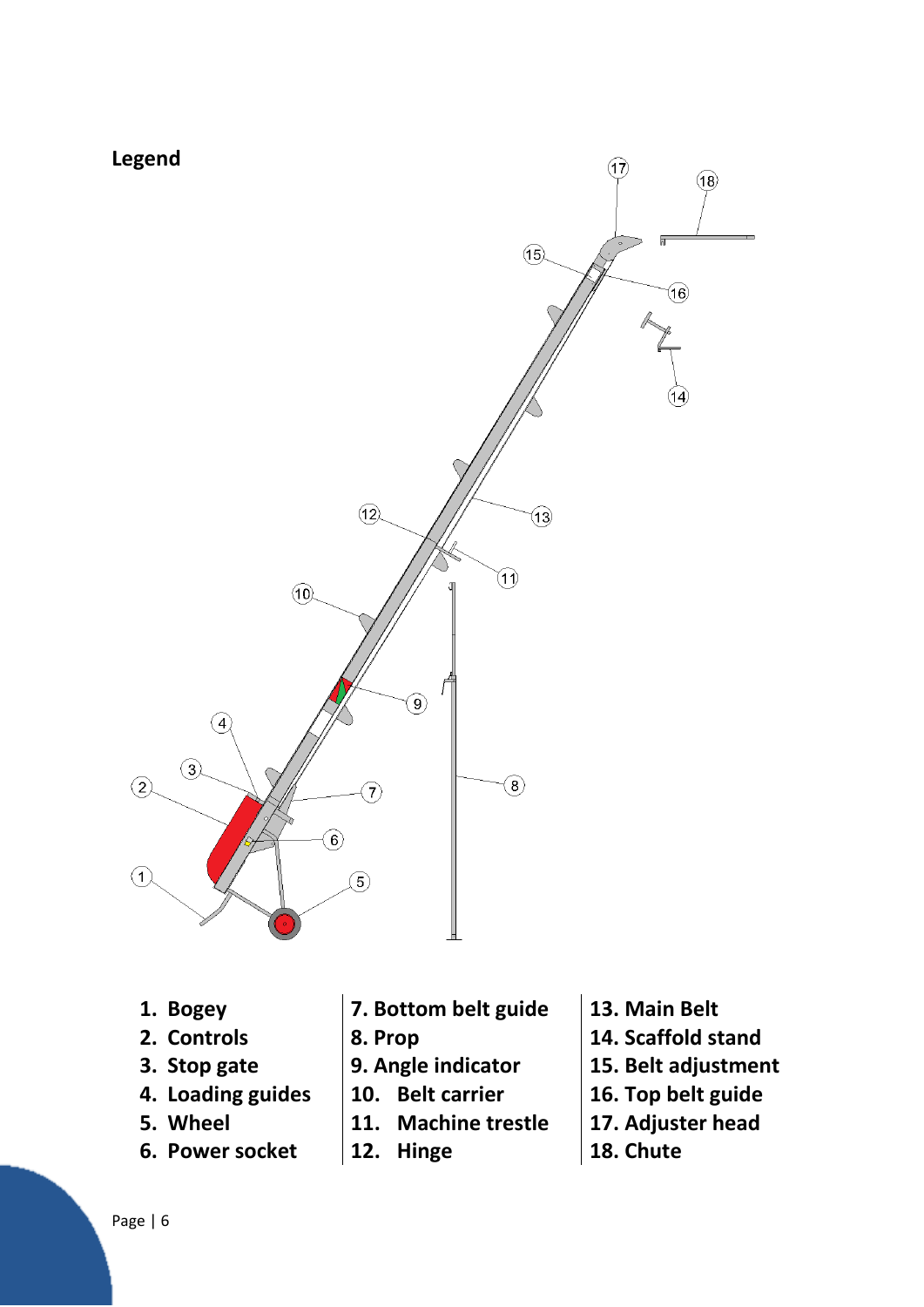#### **Controls**



**Top Cover Cover Cover Cover Cover Cover Cover Cover Cover Cover Cover Cover Cover Cover Cover Cover Cover Cover Cover Cover Cover Cover Cover Cover Cover Cover Cover Cover Cover Cover Cover Cover Cover Cover Cover Cover C** 

- **1.** Reverse **5. Forward**<br> **2.** Stop **6. Stop**
- **2. Stop 6. Stop**
- **3. Forward 7. Reverse**
- **4. Emergency stop**
- 
- 
- 

Page | 7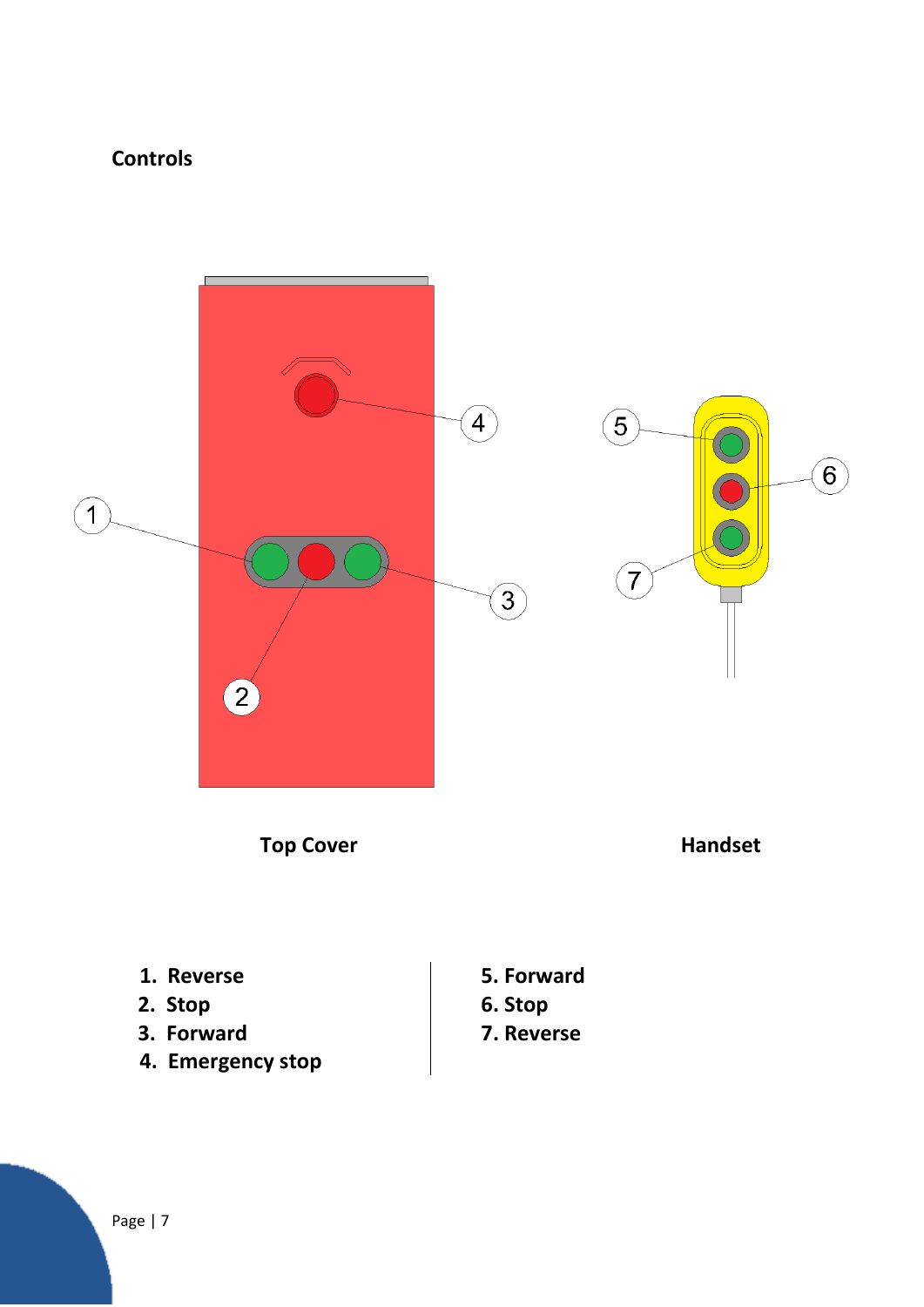## **Function tests**



#### **Do not operate unless:**

You learn and practice the principles of safe machine operation contained in this operator's manual.

1 Avoid hazardous situations.

**2 Always perform function tests prior to operation.** 

**Know and understand the function tests before going on to the next section.** 

3 Always perform function tests prior to use.

4 Inspect the workplace.

5 Only use the machine as it was intended.

#### **Fundamentals**

The function tests are designed to discover any malfunctions before the machine is put into service.

The operator must follow the step-bystep instructions to test all machine functions.

A malfunctioning machine must never be used. If malfunctions are discovered, the machine must be tagged and removed from service.

Repairs to the machine may only be made by a qualified service technician, according to the manufacturer's specifications.

After repairs are completed, the operator must perform a pre-operation inspection and function tests again before putting the machine into service.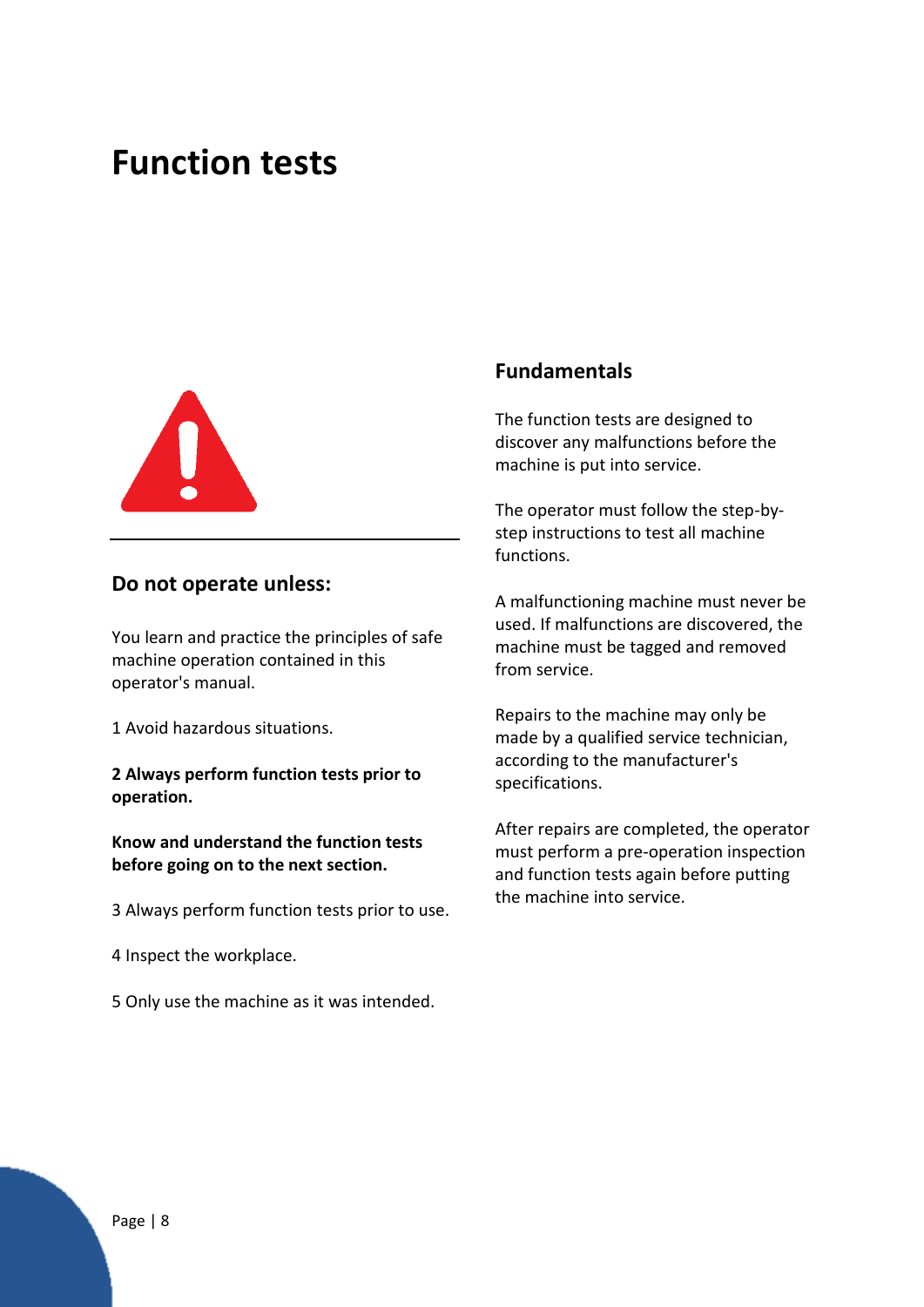## **Workplace inspection**



#### **Do not operate unless:**

You learn and practice the principles of safe machine operation contained in this operator's manual.

1 Avoid hazardous situations.

2 Always perform function tests prior to operation.

3 Always perform function tests prior to use.

**4 Inspect the workplace.** 

**Know and understand the function tests before going on to the next section.** 

5 Only use the machine as it was intended.

#### **Fundamentals**

The workplace inspection helps the operator determine if the workplace is suitable for safe machine operation. It should be performed by the operator prior to moving the machine to the workplace.

It is the operator's responsibility to read and remember the workplace hazards, then watch for and avoid them while moving, setting up and operating the machine.

#### **Workplace Inspection**

Be aware of and avoid the following hazardous situations:

- Bumps, floor obstructions or debris
- Slopes
- Unstable or slippery surfaces
- Overhead obstructions and high voltage conductors
- Hazardous locations
- Inadequate surface support to withstand all load forces imposed by the machine
- Wind and weather conditions
- The presence of unauthorized personnel
- Other possible unsafe conditions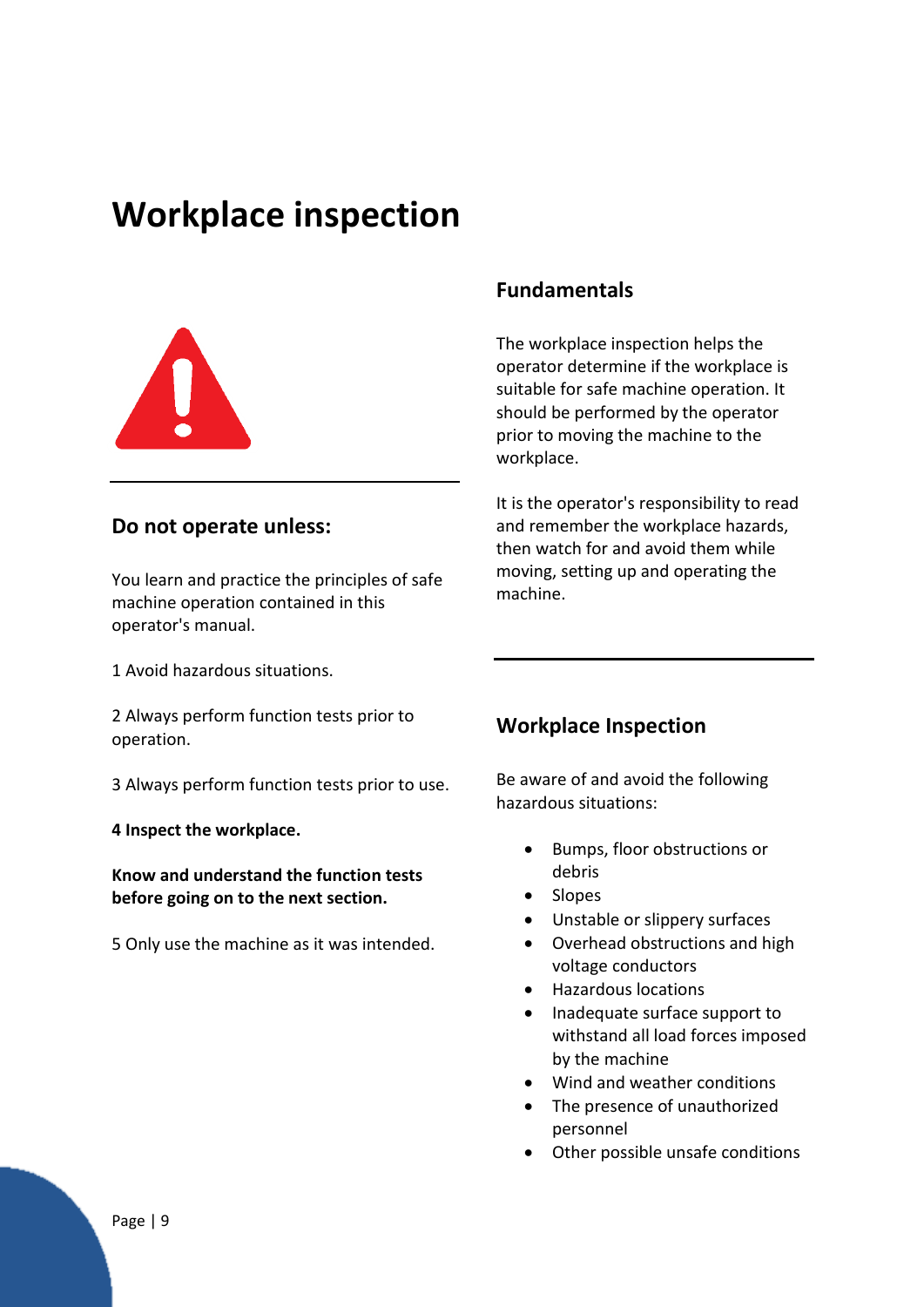## **Operating instructions**



#### **Do not operate unless:**

You learn and practice the principles of safe machine operation contained in this operator's manual.

1 Avoid hazardous situations.

2 Always perform function tests prior to operation.

3 Always perform function tests prior to use.

4 Inspect the workplace.

**5 Only use the machine as it was intended.** 

#### **Fundamentals**

The Operating Instructions section provides instructions for each aspect of machine operation. It is the operator's responsibility to follow all the safety rules and instructions in the operator's, safety and responsibilities manuals.

Using the machine for anything other than lifting bricks, blocks, tiles, lead and materials in an approved Mace bucket is unsafe and dangerous.

Only trained and authorized personnel should be permitted to operate a machine. If more than one operator is expected to use a machine at different times in the same work shift, they must all be qualified operators and are all expected to follow all safety rules and instructions in the operator's safety and responsibilities manuals. That means every new operator should perform a pre-operation inspection, function tests, and a workplace inspection before using the machine.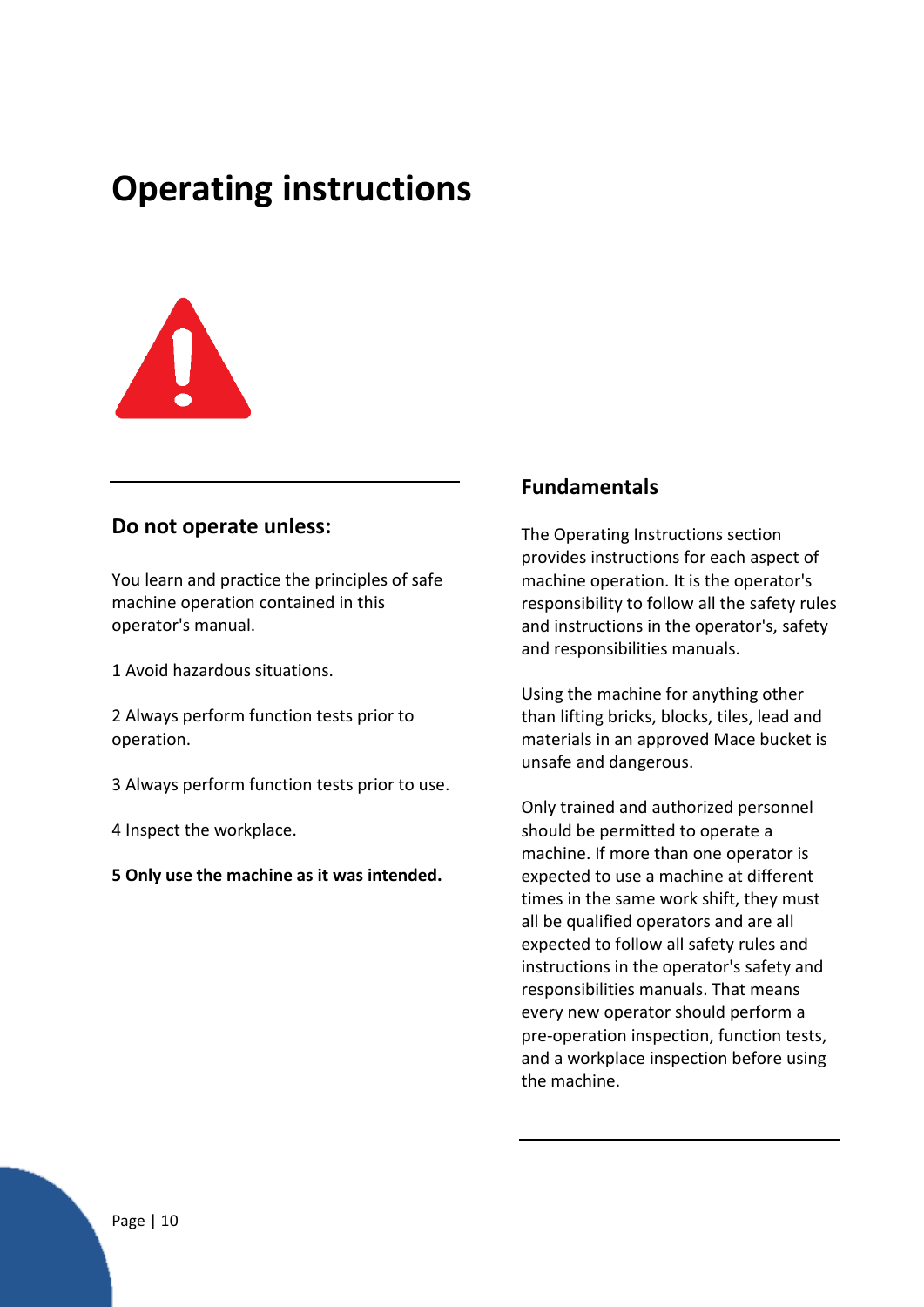#### **Operating instructions:**

**1.** To prevent risk of injury or damage to the machine, first select a suitable level area to open machine. Always check for overhead obstructions i.e. branches, cables etc. prior to opening the machine.

**2.** Lock wheel brakes on, then with man 1 standing on the hoop at the base of machine to counterbalance weight, (man 1 must remain in position to counterbalance machine throughout opening sequence). Man 2 raises the opposite end until machine bottoms on base hoop. (fig 1)

**3.** Release anti-luce catches and walk top boom approximately 5-6 paces away, then rest head of machine on the ground. (fig 2)

Fig. 1.

Fig. 2.

Fig. 3.

**4.** With man 2 supporting the machine at centre, (fig 3). Man 1 releases the brakes and walks the base backwards until the machine is fully open.



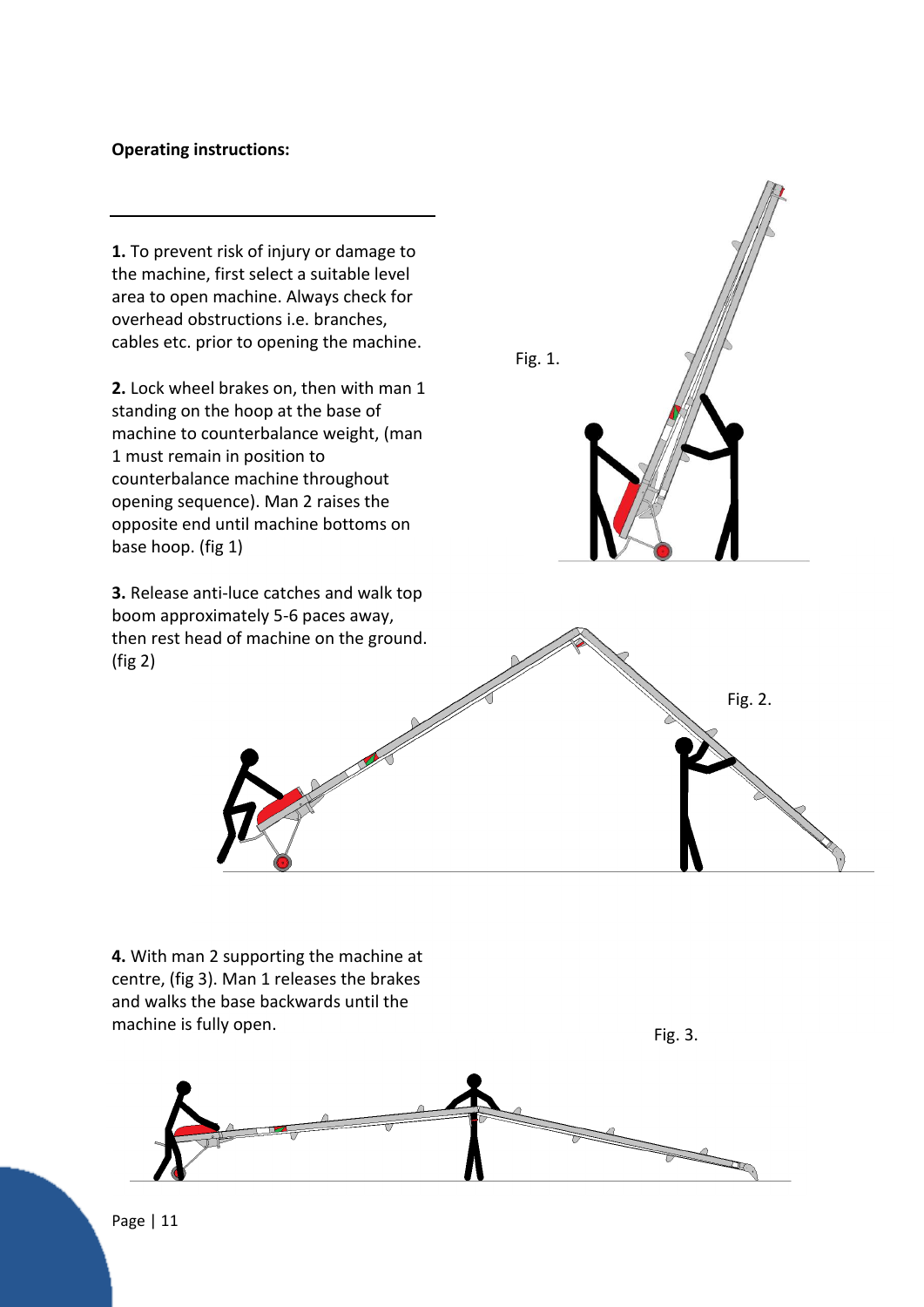**5.** Detach clip and remove hinge pin from belt retaining device **A** then locate pin through the hinge **B** and replace clip.



**6.** The head of the machine is now ready to be raised on to the roof/ scaffold by block and tackle or rope. Ensure lifting device is secure and safe. The base is guided and positioned by man 1. (fig. 4)

**7.** Once the machine head is on the scaffold, the stand can be positioned and fixed either to the scaffold boards or roof. (Fig. 5.) Alternatively the head can be clamped to the handrail using the clamp provided. (Fig. 6.) Ensure returning belt carriers clear scaffold before starting machine.



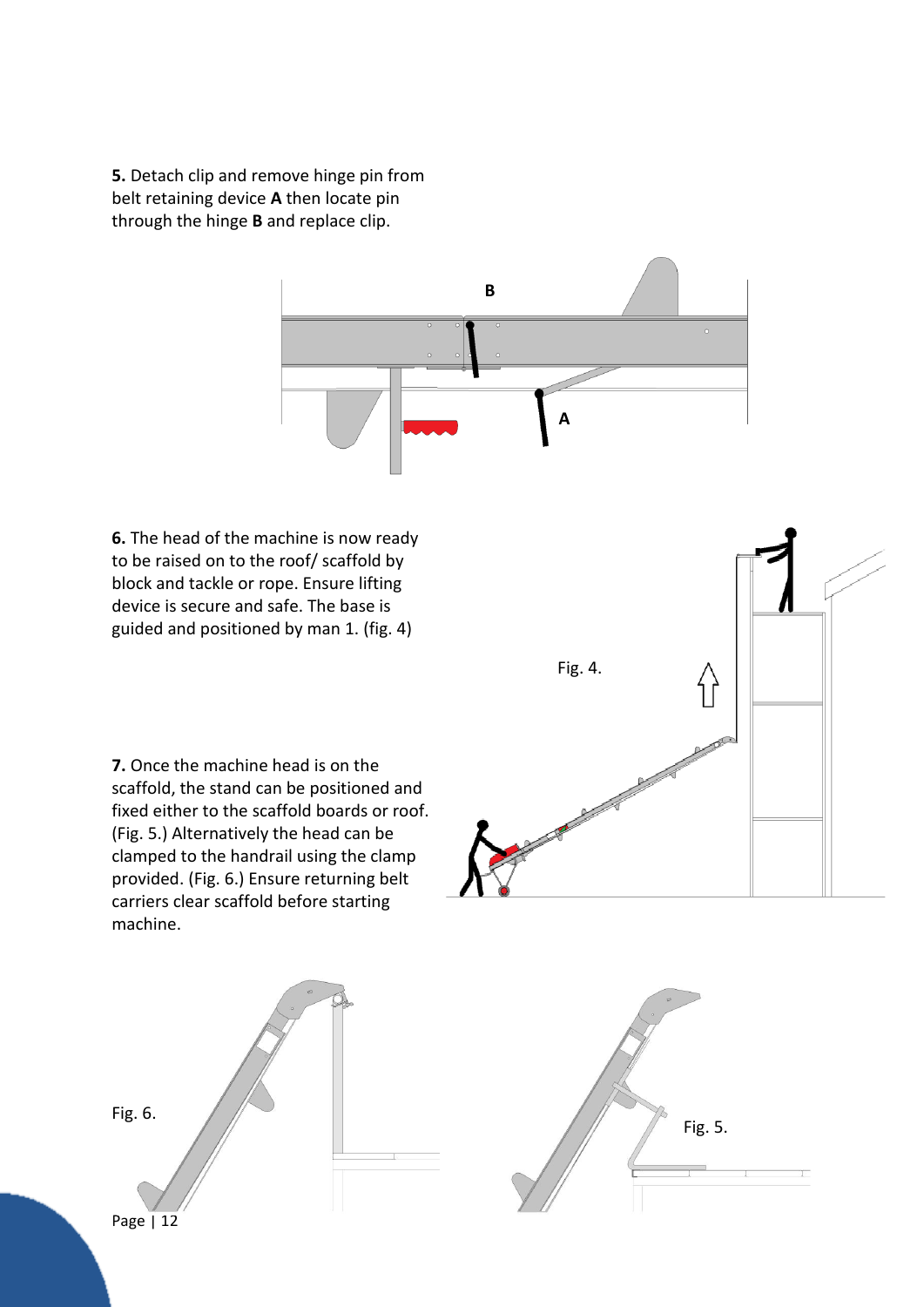**8.** With the machine secured on to the scaffold. The delivery chute is now fitted by slotting in to the head lugs. Then rotate and extend as required. (Fig. 7.)

Fig. 7.Tal

**9.** Fitting center prop. Hook center prop over prop rest on machine then push up adjust with lever until prop is vertical with machine straight. Prop is self-locking when extended, however lever must be lifted to retract.

**Never operate machine without prop in place as machine will be unstable. Periodically check prop positioning during operation.** 

**10.** When machine is erect, place first load onto loading hoop. Centralise loading guides and tighten to minimise un-even loading.

**11.** Plug in handset at head of machine. Plug in power supply. Start pre-operation checks.